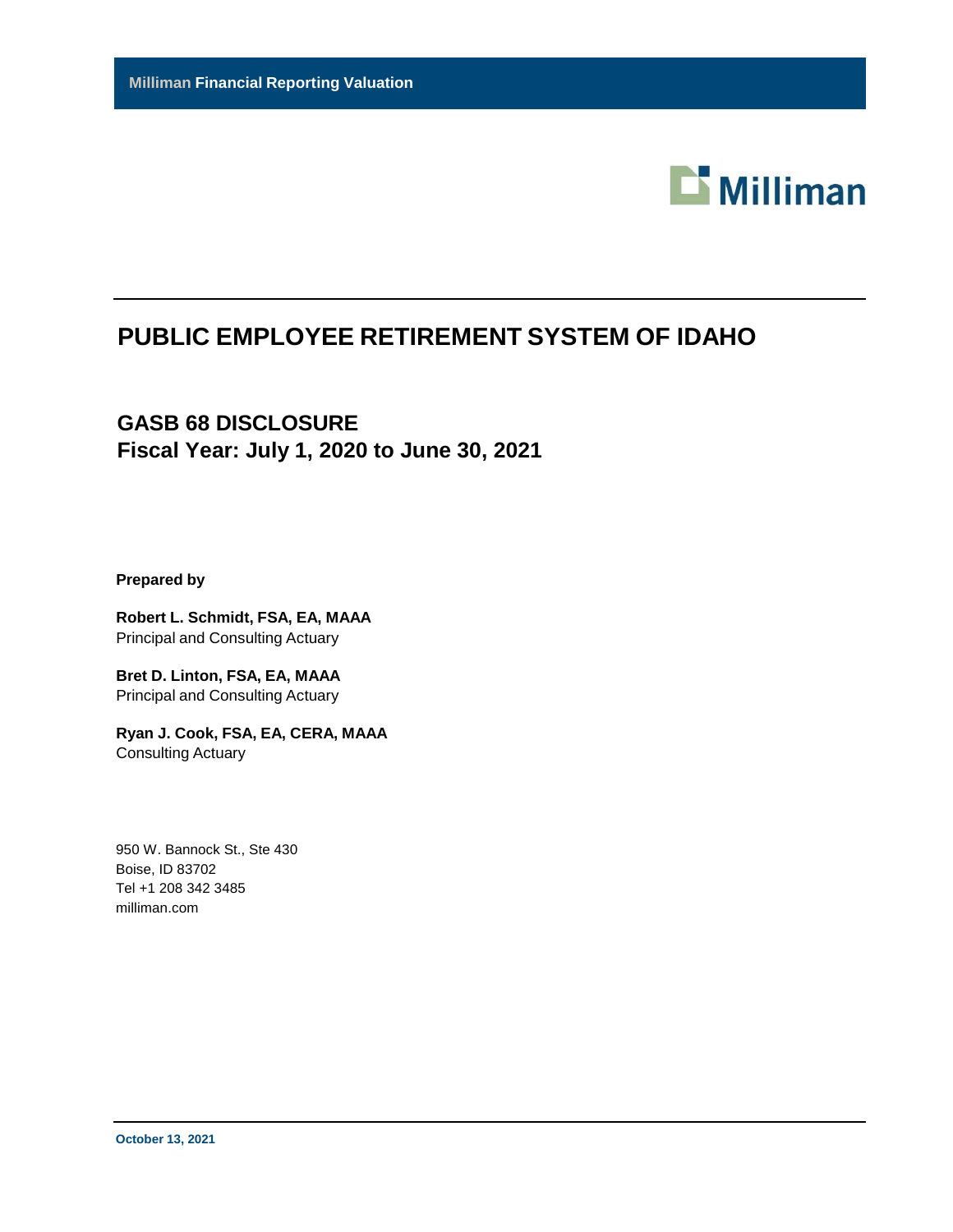# **Table of Contents**

| <b>Certification</b>                                   | 1 |
|--------------------------------------------------------|---|
| <b>Executive Summary</b>                               | 3 |
| <b>Schedule of Collective Pension Amounts</b>          | 4 |
| <b>Pension Expense</b>                                 | 5 |
| Schedule of Deferred Inflows and Outflows of Resources | 6 |
| <b>Pension Liability and Expense Summary</b>           | 7 |
| Glossary                                               | 8 |

**GASB 68 Disclosure for Fiscal Year Ending June 30, 2021 Public Employee Retirement System of Idaho**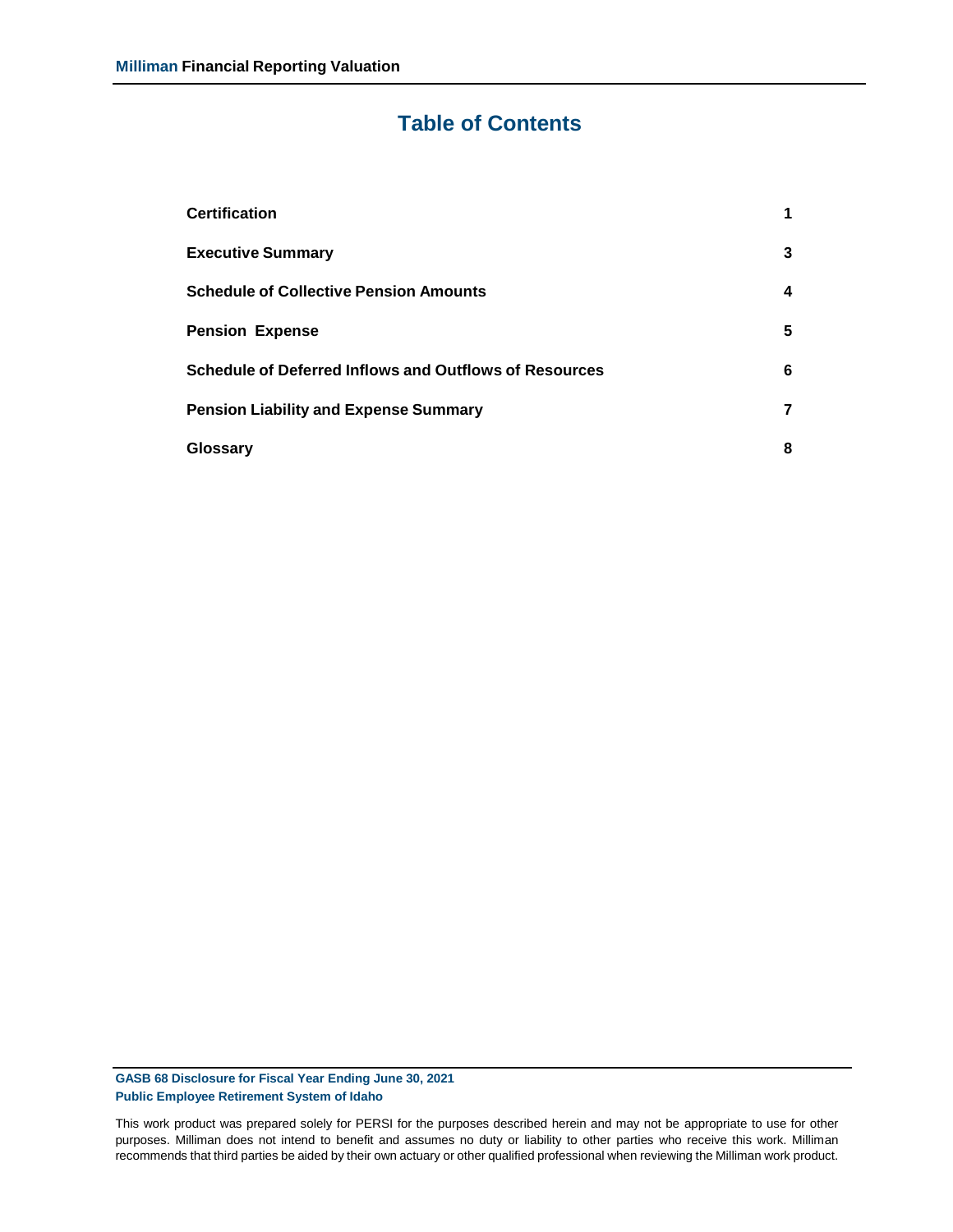## **Certification**

Actuarial computations presented in this report under Statements No. 67 and 68 of the Governmental Accounting Standards Board are for purposes of assisting PERSI in fulfilling its financial accounting requirements. No attempt is being made to offer any accounting opinion or advice. This report is for fiscal year July 1, 2020 to June 30, 2021. The reporting date for determining plan assets and obligations is June 30, 2021. The calculations enclosed in this report have been made on a basis consistent with our understanding of the plan provisions. Determinations for purposes other than meeting financial reporting requirements may be significantly different than the results contained in this report. Accordingly, additional determinations may be needed for other purposes, such as judging benefit security or meeting employer funding requirements.

Milliman has developed certain models to estimate the values included in this report. The intent of the models was to estimate pension liabilities and costs. We have reviewed the models, including their inputs, calculations, and outputs for consistency, reasonableness, and appropriateness to the intended purpose and in compliance with generally accepted actuarial practice and relevant actuarial standards of practice (ASOP).

In preparing this report and using our models, we relied, without audit, on information as of June 30, 2020 and June 30, 2021 furnished by PERSI. This information includes, but is not limited to, statutory provisions, member census data, and financial information. The membership as of June 30, 2021 includes 73,563 active participants, 45,718 terminated vested and other inactive participants, and 50,891 retirees and beneficiaries. Please see Milliman's funding valuation report for more information on the plan's participant group as of June 30, 2021 as well as a summary of the plan provisions and a summary of the actuarial methods and assumptions used for funding purposes.

We performed a limited review of the census and financial information used directly in our analysis and have found them to be reasonably consistent and comparable with information used for other purposes. The valuation results depend on the integrity of this information. If any of this information is inaccurate or incomplete our results may be different and our calculations may need to be revised.

We hereby certify that, to the best of our knowledge, this report, including all costs and liabilities based on actuarial assumptions and methods, is complete and accurate and determined in conformance with generally recognized and accepted actuarial principles and practices, which are consistent with the Actuarial Standards of Practice promulgated by the Actuarial Standards Board and the Code of Professional Conduct, amplifying Opinions and supporting Recommendations of the American Academy of Actuaries.

This valuation report is only an estimate of the Plan's financial condition as of a single date. It can neither predict the Plan's future condition nor guarantee future financial soundness. Actuarial valuations do not affect the ultimate cost of Plan benefits, only the timing of Plan contributions. While the valuation is based on an array of individually reasonable assumptions, other assumption sets may also be reasonable and valuation results based on those assumptions would be different. No one set of assumptions is uniquely correct. Determining results using alternative assumptions is outside the scope of our engagement.

#### **GASB 68 Disclosure for Fiscal Year Ending June 30, 2021 Page 1 Public Employee Retirement System of Idaho**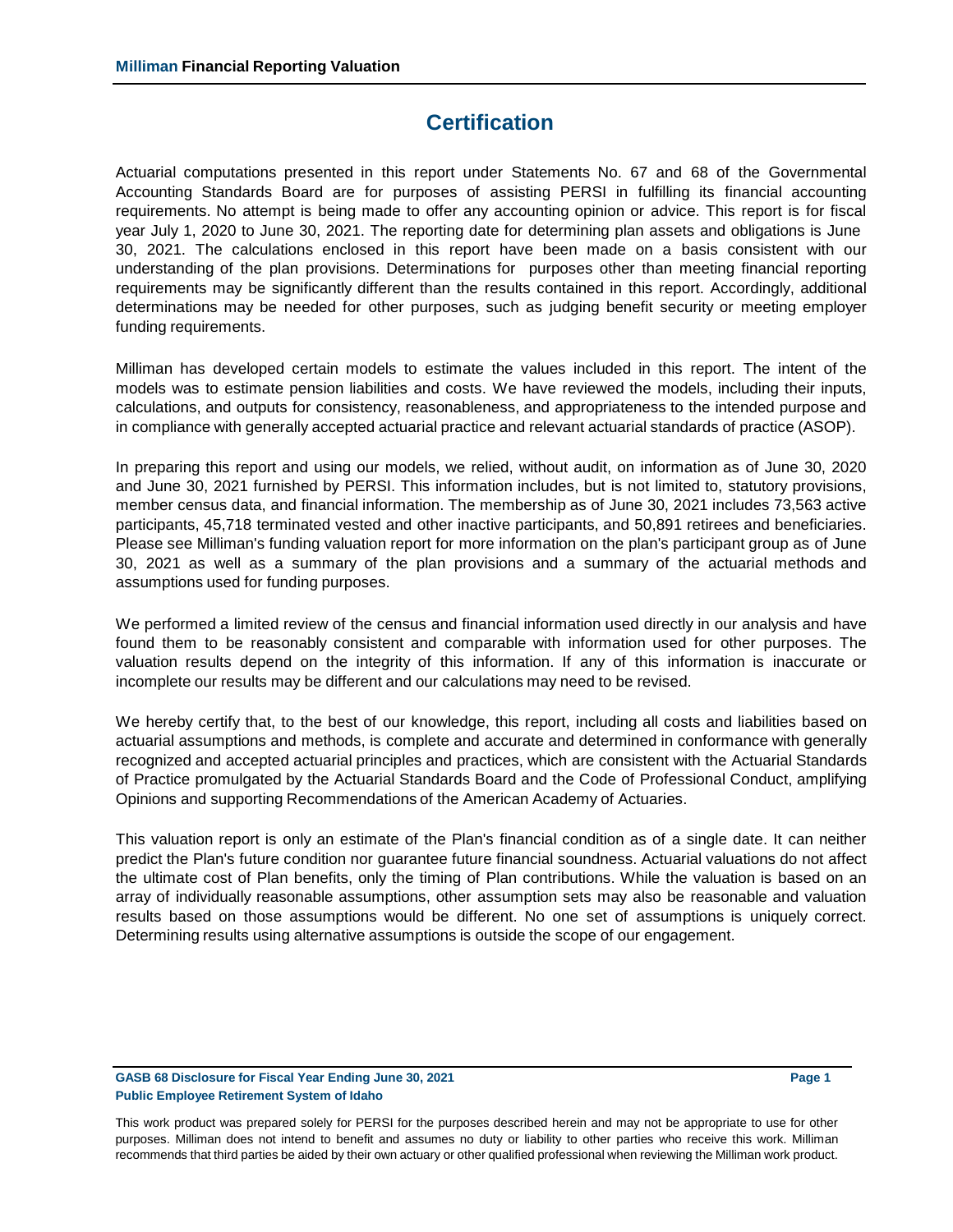## **Certification**

Future actuarial measurements may differ significantly from the current measurements presented in this report due to factors such as, but not limited to, the following: plan experience differing from that anticipated by the economic or demographic assumptions; changes in economic or demographic assumptions; increases or decreases expected as part of the natural operation of the methodology used for these measurements (such as the end of an amortization period or additional cost or contribution requirements based on the plan's funded status); and changes in plan provisions or applicable law. Due to the limited scope of the actuarial assignment, we did not perform an analysis of the potential range of such future measurements.

Milliman's work is prepared solely for the internal use and benefit of the Public Employee Retirement System of Idaho. To the extent that Milliman's work is not subject to disclosure under applicable public records laws, Milliman's work may not be provided to third parties without Milliman's prior written consent. Milliman does not intend to benefit or create a legal duty to any third party recipient of its work product. Milliman's consent to release its work product to any third party may be conditioned on the third party signing a Release, subject to the following exceptions: (a) the Plan Sponsor may provide a copy of Milliman's work, in its entirety, to the Plan Sponsor's professional service advisors who are subject to a duty of confidentiality and who agree to not use Milliman's work for any purpose other than to benefit the Fund; and (b) the Plan Sponsor may provide a copy of Milliman's work, in its entirety, to other governmental entities, as required by law.

No third party recipient of Milliman's work product should rely upon Milliman's work product. Such recipients should engage qualified professionals for advice appropriate to their specific needs.

The consultants who worked on this assignment are retirement actuaries. Milliman's advice is not intended to be a substitute for qualified legal, investment, or accounting counsel.

The signing actuaries are independent of the plan sponsor. We are not aware of any relationship that would impair the objectivity of our work.

On the basis of the foregoing, we hereby certify that, to the best of our knowledge and belief, this report is complete and accurate and has been prepared in accordance with generally recognized and accepted actuarial principles and practices which are consistent with the principles prescribed by the Actuarial Standards Board and the Code of Professional Conduct and Qualification Standards for Actuaries Issuing Statements of Actuarial Opinion in the United States of the American Academy of Actuaries. We are members of the American Academy of Actuaries and meet the Qualification Standards to render the actuarial opinion contained herein.

Robert L. Schmidt, FSA, EA, MAAA Bret D. Linton, FSA, EA, MAAA Principal and Consulting Actuary **Principal and Consulting Actuary** Principal and Consulting Actuary

Ryan J. Cook, FSA, EA, CERA, MAAA Consulting Actuary

**GASB 68 Disclosure for Fiscal Year Ending June 30, 2021 Page 2 Public Employee Retirement System of Idaho**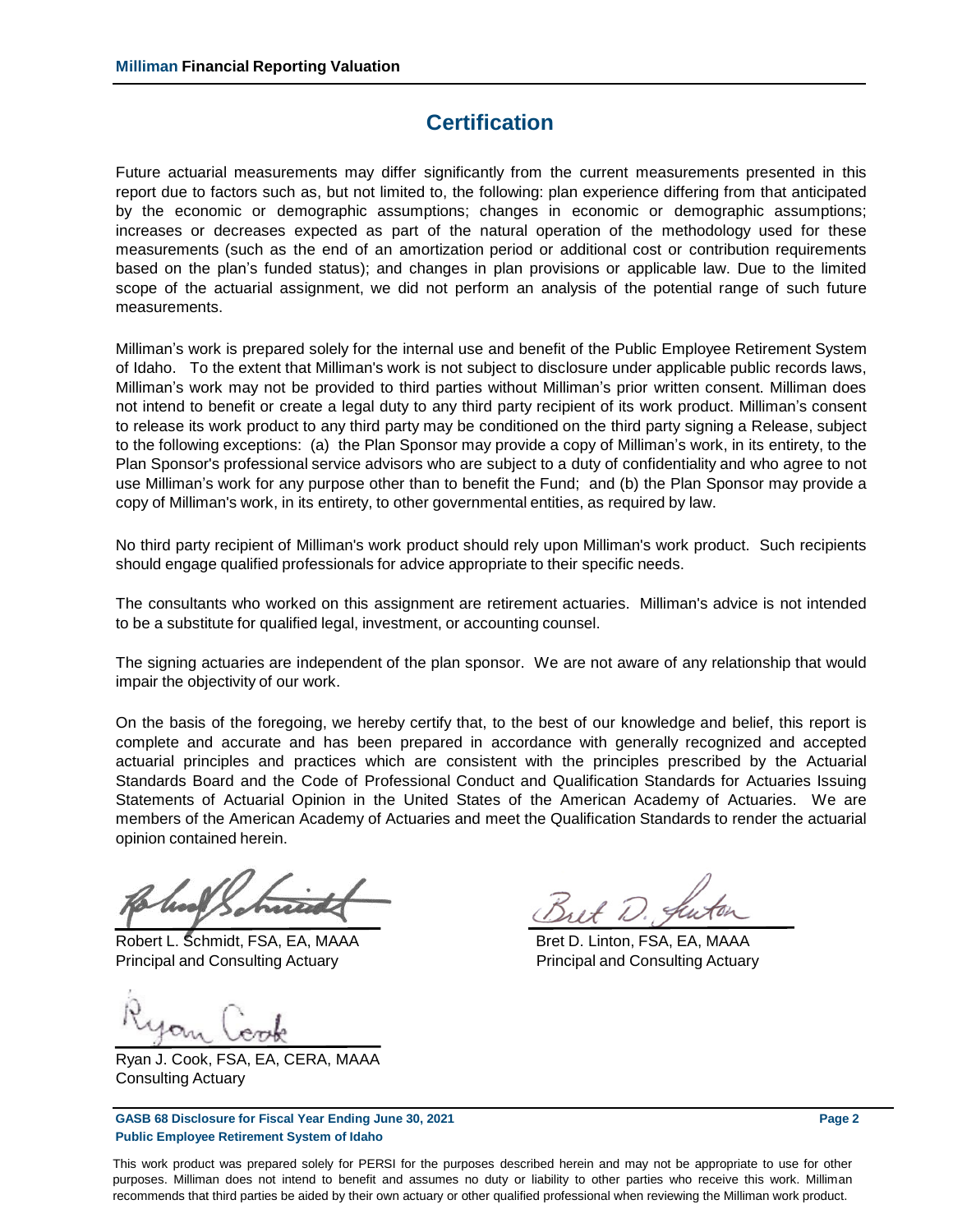### **Executive Summary**

This report is being provided as a supplement to the PERSI GASB 67 Disclosure. All figures contained herein were developed using the same data, assumptions, methods and plan provisions that were used in that report.

#### **Relationship Between Valuation Date, Measurement Date, and Reporting Date**

The Valuation Date is June 30, 2021; this is the date as of which the actuarial valuation is performed. The Measurement Date is June 30, 2021; this is the date as of which the net pension liability is determined. The Reporting Date is June 30, 2021; this is the plan's fiscal year ending date.

#### **Significant Changes**

There have been no significant changes between the valuation date and fiscal year end.

### **Data, Assumptions, Methods and Plan Provisions**

The assumptions and methods used for the figures herein are for financial reporting purposes unless otherwise noted. We believe that these assumptions and methods meet the parameters set by Actuarial Standards of Practice (ASOPs).

The long-term expected rate of return on investments is 6.35%, including 0.05% for expected administrative expenses. For purposes of determining the contribution rate, we use an interest rate that is net of all expenses (6.30%). According to GASB Statements 67 and 68, the discount rate used to determine the Total Pension Liability is required to be net of investment expenses but not administrative expenses. Therefore the figures herein have been determined using a discount rate of 6.35%.

In this report, we assume that future COLAs will be 1.00% per year. COLAs above 1.00% per year are not guaranteed, but the Board has the authority to grant additional COLAs above 1.00% if the CPI-U increases by more than 1.00% in a year. The accounting methodology used in this report does not reflect additional COLAs in the Total Pension Liability until they are granted by the Board (in-line with the discretionary nature of these additional COLAs). When the Board does grant a discretionary COLA, it is then recognized as a plan change.

Assumptions used to calculate the enclosed figures are described in our 2021 Experience Study and were adopted by the Board in July and August 2021.

Aside from these exceptions, the attached exhibits present results that are based on the methods and assumptions described in our July 1, 2021 funding valuation report.

These results are based on the plan provisions in effect at July 1, 2021. We have reflected census and asset data as of July 1, 2021, which are summarized in our 2021 Valuation Report.

**GASB 68 Disclosure for Fiscal Year Ending June 30, 2021 Page 3 Public Employee Retirement System of Idaho**

This work product was prepared solely for PERSI for the purposes described herein and may not be appropriate to use for other purposes. Milliman does not intend to benefit and assumes no duty or liability to other parties who receive this work. Milliman recommends that third parties be aided by their own actuary or other qualified professional when reviewing the Milliman work product.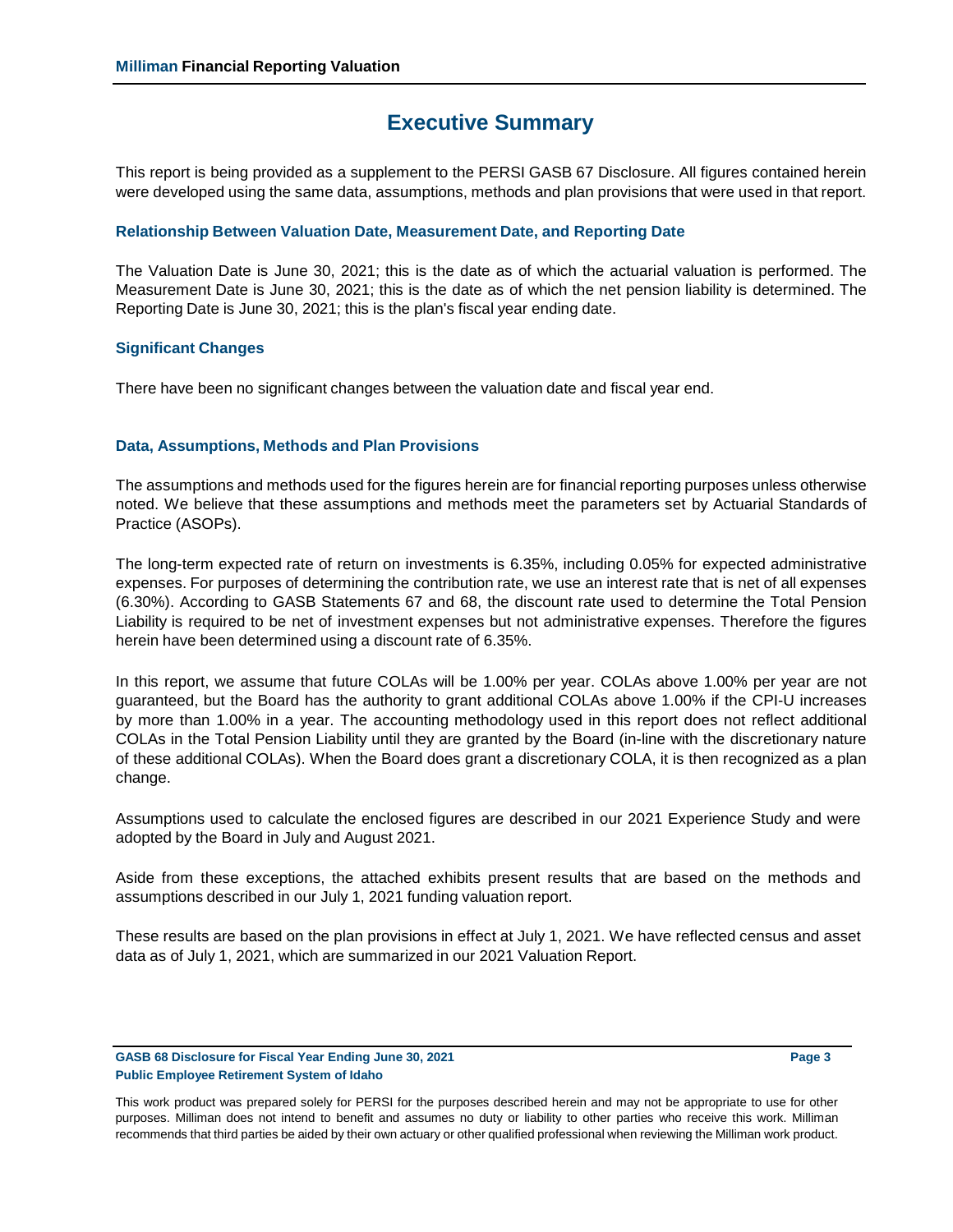## **Schedule of Collective Pension Amounts**

#### **Changes in Net Pension Liability and Other Pension-Related Items During Fiscal Year**

|                       |                                                       | <b>Deferred Outflows of Resources</b> |                                                                           |                                                                                                                      | Deferred Inflows of Resources                                                                                 |                           |                                                                           |                                                                                                                     | Expense (Revenue) Changes to NPL  |                                          |                                                 |
|-----------------------|-------------------------------------------------------|---------------------------------------|---------------------------------------------------------------------------|----------------------------------------------------------------------------------------------------------------------|---------------------------------------------------------------------------------------------------------------|---------------------------|---------------------------------------------------------------------------|---------------------------------------------------------------------------------------------------------------------|-----------------------------------|------------------------------------------|-------------------------------------------------|
| Fiscal Year<br>Ending | Beginning of Year<br>Net Pension<br>Liability/(Asset) | Changes of<br>Assumptions             | <b>Differences</b><br>Between<br>Expected and<br><b>Actual Experience</b> | <b>Total Deferred</b><br>Outflows of<br>Resources<br>Excluding<br><b>Employer Specific</b><br>Amounts <sup>(1)</sup> | Net Difference<br>Between<br>Projected and<br>Actual Investment<br>Earnings on<br>Pension Plan<br>Investments | Changes of<br>Assumptions | <b>Differences</b><br>Between<br>Expected and<br><b>Actual Experience</b> | <b>Total Deferred</b><br>Inflows of<br>Resources<br>Excluding<br><b>Employer Specific</b><br>Amounts <sup>(1)</sup> | Plan Pension<br>Expense (Revenue) | Employer<br>Contributions <sup>(2)</sup> | End of Year Net<br>Pension<br>Liability/(Asset) |
| 6/30/2021             | 2,322,132,220                                         | 867,293,374                           | (65,066,736)                                                              | 802,226,638                                                                                                          | (2,746,797,188)                                                                                               |                           | 29,915,412                                                                | (2,716,881,776)                                                                                                     | (40, 819, 594)                    | (445, 635, 461)                          | (78, 977, 973)                                  |

#### **Total Deferred Outflows and Inflows as of June 30, 2021**

|                           | <b>Deferred Outflows of Resources</b>                              |                                                                                                                      |                                                                                                                      |                           | Deferred Inflows of Resources                                             |                                                                                                                     |
|---------------------------|--------------------------------------------------------------------|----------------------------------------------------------------------------------------------------------------------|----------------------------------------------------------------------------------------------------------------------|---------------------------|---------------------------------------------------------------------------|---------------------------------------------------------------------------------------------------------------------|
| Changes of<br>Assumptions | Differences<br><b>Between</b><br>Expected and<br>Actual Experience | <b>Total Deferred</b><br>Outflows of<br>Resources<br>Excluding<br><b>Employer Specific</b><br>Amounts <sup>(1)</sup> | Net Difference<br><b>Between</b><br>Projected and<br>Actual Investment<br>Earnings on<br>Pension Plan<br>Investments | Changes of<br>Assumptions | <b>Differences</b><br>Between<br>Expected and<br><b>Actual Experience</b> | <b>Total Deferred</b><br>Inflows of<br>Resources<br>Excluding<br><b>Employer Specific</b><br>Amounts <sup>(1)</sup> |
| 906,564,914               | 116.363.077                                                        | 1.022.927.991                                                                                                        | (2,480,636,220)                                                                                                      |                           | (45.907.364)                                                              | (2,526,543,584)                                                                                                     |

(1) Employer specific amounts that are excluded from this schedule are the changes in proportion as defined in paragraphs 54 and 55 of GASB Statement 68.

(2) Represent contributions that have been reported on the employers' records

**GASB 68 Disclosure for Fiscal Year Ending June 30, 2021 Page 4 Public Employee Retirement System of Idaho**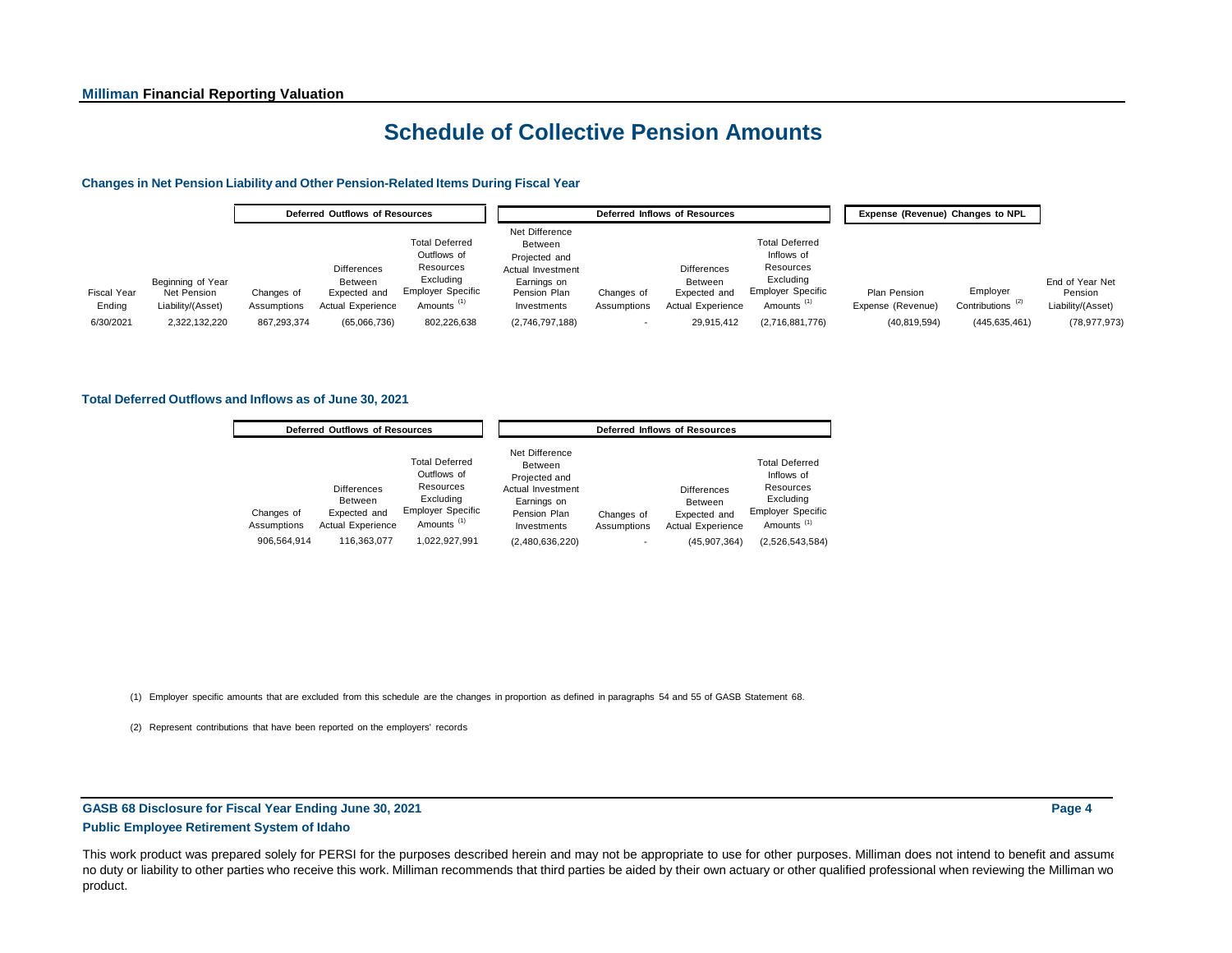# **Pension Expense**

| <b>Pension Expense</b>                                                                                                                                                                                   | <b>July 1, 2019 to</b><br><b>June 30, 2020</b> | <b>July 1, 2020 to</b><br><b>June 30, 2021</b>   |
|----------------------------------------------------------------------------------------------------------------------------------------------------------------------------------------------------------|------------------------------------------------|--------------------------------------------------|
| Service $cost^{(1)}$                                                                                                                                                                                     | \$484,964,767                                  | \$513,205,361                                    |
| Interest on total pension liability <sup>(1)</sup>                                                                                                                                                       | \$1,321,253,945                                | \$1,388,578,112                                  |
| Effect of plan changes                                                                                                                                                                                   | \$372,935,449                                  | \$5,638,304                                      |
| Administrative expenses                                                                                                                                                                                  | \$10,179,831                                   | \$8,972,053                                      |
| Member contributions                                                                                                                                                                                     | (\$280,790,591)                                | (\$294,084,814)                                  |
| Other Income                                                                                                                                                                                             | (5,468,789)                                    | (5,316,127)                                      |
| Expected investment return net of investment expenses <sup>(1)</sup>                                                                                                                                     | (\$1,204,596,259)                              | (\$1,213,793,720)                                |
| Recognition of Deferred Inflows/Outflows of Resources<br>Recognition of economic/demographic gains or losses<br>Recognition of assumption changes or inputs<br>Recognition of investment gains or losses | \$32,581,525<br>\$24,223,645<br>\$85,689,218   | \$61,520,696<br>\$268,792,769<br>(\$774,332,228) |
| Pension Expense                                                                                                                                                                                          | \$840,972,741                                  | (\$40,819,594)                                   |

 $<sup>(1)</sup>$  Service cost, interest on total pension liability, and expected investment return are measured after reflecting</sup> the effect of plan changes but before reflecting the effect of assumption changes.

As of June 30, 2021, the deferred inflows and outflows of resources are as follows:

| <b>Deferred Inflows / Outflows of Resources</b>      | <b>Deferred Inflows</b><br>of Resources | <b>Deferred Outflows</b><br>of Resources |
|------------------------------------------------------|-----------------------------------------|------------------------------------------|
| Differences between expected and actual experience   | (\$45,907,364)                          | \$116,363,077                            |
| Changes of assumptions                               | \$0                                     | \$906,564,914                            |
| Net difference between projected and actual earnings | (\$2,480,636,220)                       | \$0                                      |
| Contributions made subsequent to measurement date    | \$0                                     | <u>\$0</u>                               |
| Total                                                | (\$2,526,543,584)                       | \$1,022,927,991                          |
| Net deferred inflows and outflows                    | (\$1,503,615,593)                       |                                          |

Amounts currently reported as deferred outflows of resources and deferred inflows of resources related to pensions will be recognized in pension expense as follows:

| Year ended June 30: |                   |
|---------------------|-------------------|
| 2022                | (\$353,700,762)   |
| 2023                | (\$318,756,645)   |
| 2024                | (\$278,556,937)   |
| 2025                | (\$552,601,249)   |
| 2026                | \$0               |
| Thereafter *        | \$0               |
| Total               | (\$1,503,615,593) |
|                     |                   |

#### \* Note that additional future deferred inflows and outflows of resources may impact these numbers.

**GASB 68 Disclosure for Fiscal Year Ending June 30, 2021 Page 5 Public Employee Retirement System of Idaho**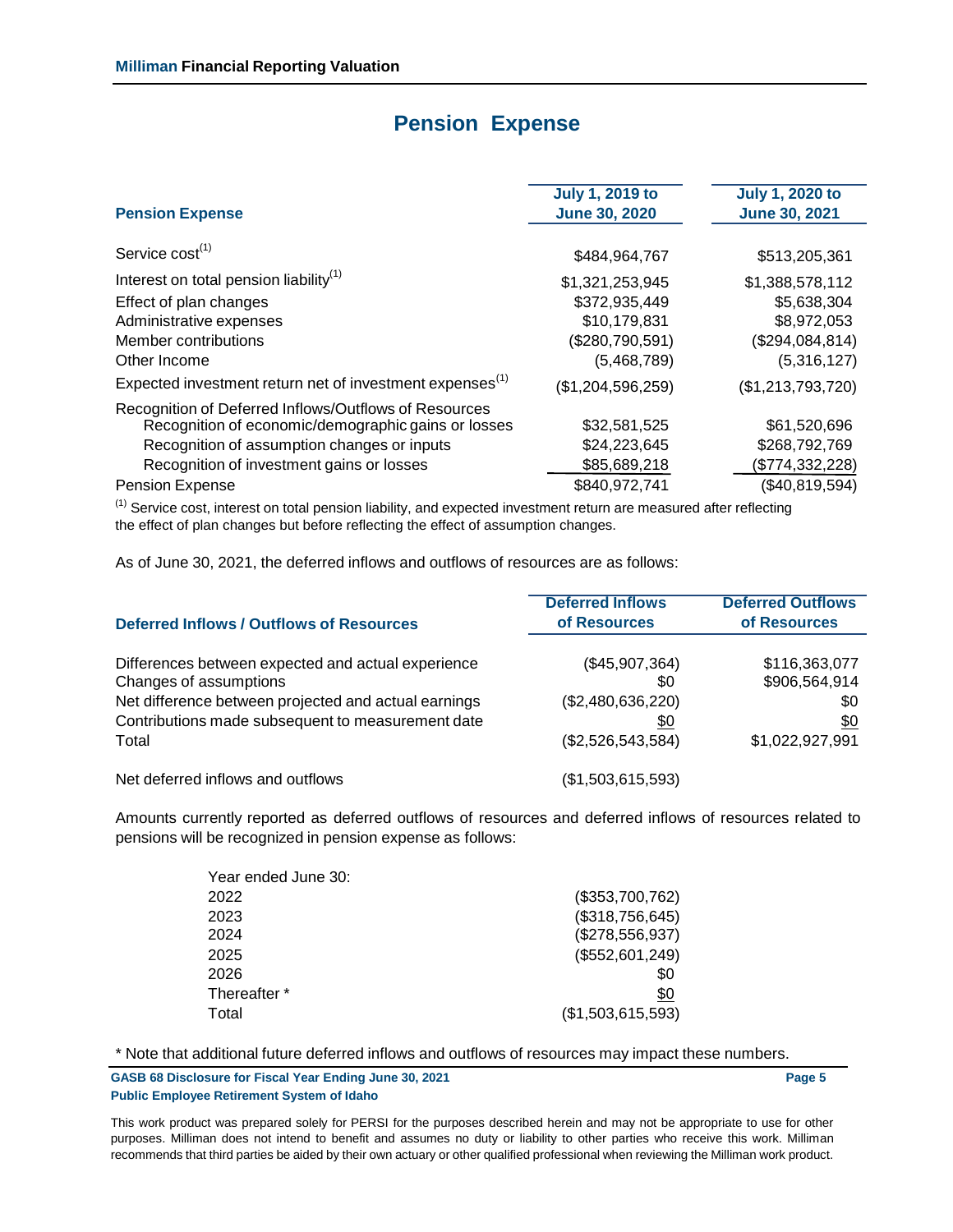<u>Value of the Second Control</u>

|                      | <b>Original</b>                        | <b>Date</b>         | <b>Original</b><br><b>Recognition</b> | <b>Amount</b><br><b>Recognized</b><br>in 06/30/2021 | <b>Balance of</b><br><b>Deferred</b><br><b>Inflows</b> | <b>Balance of</b><br><b>Deferred</b><br><b>Outflows</b> |
|----------------------|----------------------------------------|---------------------|---------------------------------------|-----------------------------------------------------|--------------------------------------------------------|---------------------------------------------------------|
|                      | <b>Amount</b>                          | <b>Established</b>  | Period*                               | <b>Expense</b>                                      | 06/30/2021                                             | 06/30/2021                                              |
| <b>Investment</b>    | (\$3,521,129,416 06/30/2021)           |                     | 5.0                                   |                                                     | $($ \$704,225,883 (\$2,816,903,533)                    | \$0                                                     |
| (gains) or losses    | 740,716,649                            | 06/30/2020          | 5.0                                   | 148,143,330                                         | 0                                                      | 444,429,989                                             |
|                      | (166,279,620                           | 06/30/2019          | 5.0                                   | (33, 255, 924)                                      | (66, 511, 848)                                         | 0                                                       |
|                      | (208,254,148                           | 06/30/2018          | 5.0                                   | (41,650,830)                                        | (41,650,828)                                           | 0                                                       |
|                      | (716,714,605                           | 06/30/2017          | 5.0                                   | (143, 342, 921)                                     | 0                                                      |                                                         |
|                      |                                        | Total               |                                       | (774,332,228)                                       | (2,925,066,209) 444,429,989                            |                                                         |
|                      | 26,369,372                             | 06/30/2021          | 4.6                                   | 5,732,472                                           | 0                                                      | 20,636,900                                              |
| Economic/demographic |                                        | 06/30/2020          |                                       |                                                     | 0                                                      |                                                         |
| (gains) or losses    | 166,634,457<br>(105,480,176 06/30/2019 |                     | 4.7<br>4.8                            | 35,454,140                                          |                                                        | 95,726,177                                              |
|                      | (38,113,799) 06/30/2018                |                     | 4.8                                   | (21, 975, 037)<br>(7,940,375)                       | (39, 555, 065)<br>(6,352,299)                          | 0<br>0                                                  |
|                      | 273,580,592 06/30/2017                 |                     | 4.9                                   | 50,249,496                                          |                                                        |                                                         |
|                      |                                        | Total               |                                       | 61,520,696                                          | (45,907,364)                                           | 116,363,077                                             |
|                      |                                        |                     |                                       |                                                     |                                                        |                                                         |
| <b>Assumption</b>    | 1,136,086,143                          | 06/30/2021          | 4.6                                   | 246,975,248                                         | 0                                                      | 889,110,895                                             |
| changes or           | 0                                      | 06/30/2020          | 0.0                                   | 0                                                   | 0                                                      | 0                                                       |
| <b>inputs</b>        | 0                                      | 06/30/2019          | 0.0                                   | 0                                                   | 0                                                      | $\Omega$                                                |
|                      | 104,724,103                            | 06/30/2018          | 4.8                                   | 21,817,521                                          | $\pmb{0}$                                              | 17,454,019                                              |
|                      | 0                                      | 06/30/2017<br>Total | 0.0                                   |                                                     | $\frac{0}{0}$                                          | 906,564,914                                             |
|                      |                                        |                     |                                       | 268,792,769                                         |                                                        |                                                         |

### **Schedule of Deferred Inflows and Outflows of Resources**

\* Investment (gains)/losses are recognized in pension expense over a period of five years; economic/demographic (gains)/losses and assumption changes or inputs are recognized over the average remaining service life for all active and inactive members.

**GASB 68 Disclosure for Fiscal Year Ending June 30, 2021 Page 6 Public Employee Retirement System of Idaho**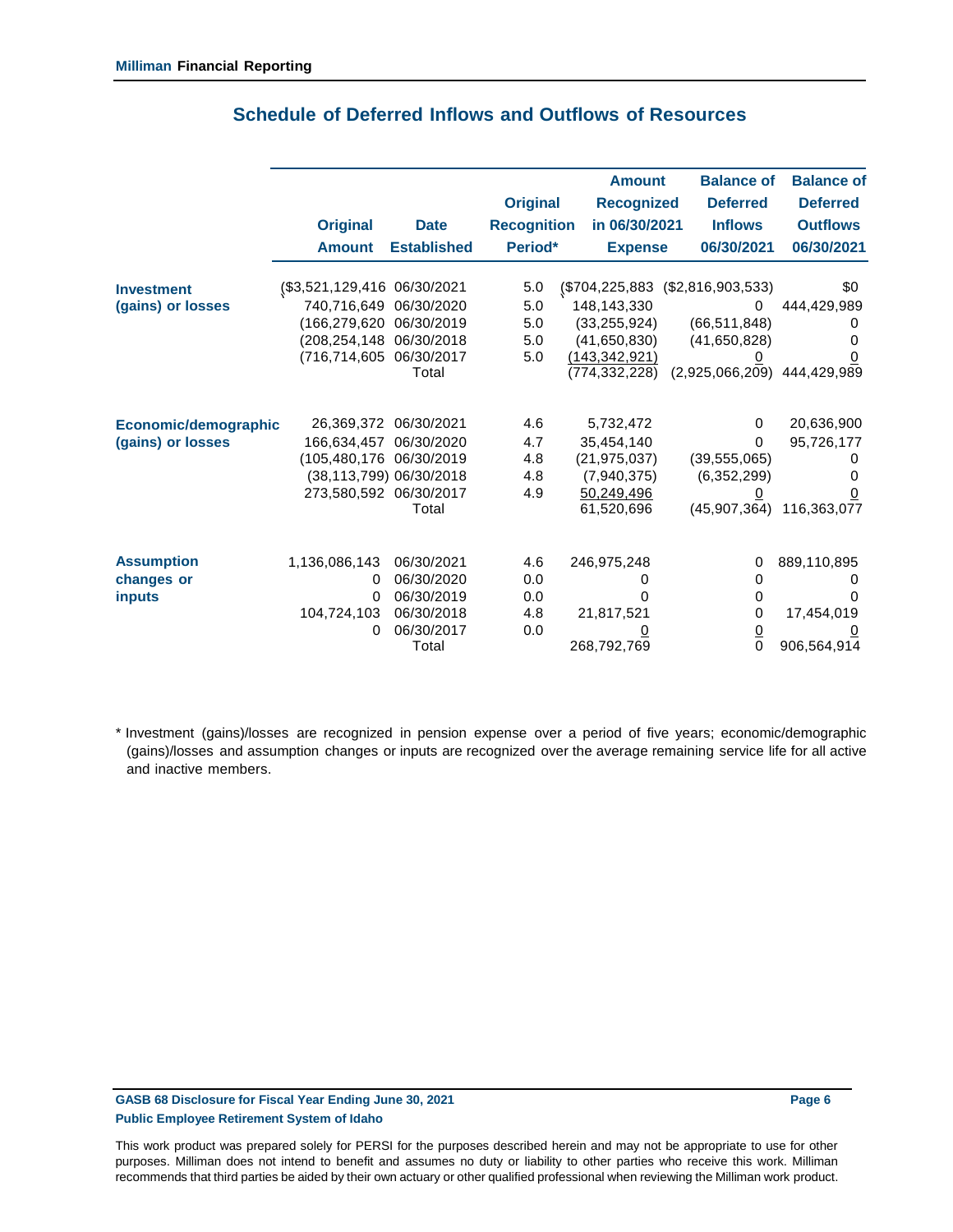|                                                                                                                      | <b>Total</b><br><b>Pension</b><br>Liability                             | Plan<br><b>Fiduciary</b><br><b>Net Position</b> | <b>Net</b><br><b>Pension</b><br>Liability                               | <b>Deferred</b><br><b>Inflows</b> | <b>Deferred</b><br><b>Outflows</b> | <b>Net</b><br><b>Deferrals</b> | <b>Net Pension</b><br><b>Liability plus</b><br><b>Net Deferrals</b> | <b>Annual</b><br><b>Expense</b>           |
|----------------------------------------------------------------------------------------------------------------------|-------------------------------------------------------------------------|-------------------------------------------------|-------------------------------------------------------------------------|-----------------------------------|------------------------------------|--------------------------------|---------------------------------------------------------------------|-------------------------------------------|
| Balances as of June 30, 2020                                                                                         | (\$19,714,192,796) \$17,392,060,576                                     |                                                 | (\$2,322,132,220)                                                       | (\$402, 235, 127)                 | \$813,274,672                      | \$411,039,545                  | (\$1,911,092,675)                                                   |                                           |
| Service cost<br>Interest on total pension liability<br>Effect of plan changes<br>Effect of liability gains or losses | (\$513,205,361)<br>(\$1,388,578,112)<br>(\$5,638,304)<br>(\$26,369,372) |                                                 | (\$513,205,361)<br>(\$1,388,578,112)<br>(\$5,638,304)<br>(\$26,369,372) |                                   | \$26,369,372                       | \$26,369,372                   |                                                                     | 513,205,361<br>1,388,578,112<br>5,638,304 |
| Effect of assumption changes or inputs                                                                               | (\$1,136,086,143)                                                       |                                                 | (\$1,136,086,143)                                                       |                                   | \$1,136,086,143                    | \$1,136,086,143                |                                                                     |                                           |
| Benefit payments                                                                                                     | \$1,092,389,237                                                         | (\$1,092,389,237)                               | \$0                                                                     |                                   |                                    |                                |                                                                     |                                           |
| Administrative expenses                                                                                              |                                                                         | (\$8,972,053)                                   | (\$8,972,053)                                                           |                                   |                                    |                                |                                                                     | 8,972,053                                 |
| Member contributions                                                                                                 |                                                                         | \$294,084,814                                   | \$294,084,814                                                           |                                   |                                    |                                |                                                                     | (294, 084, 814)                           |
| Other Income                                                                                                         |                                                                         | \$5,316,127                                     | \$5,316,127                                                             |                                   |                                    |                                |                                                                     | (5,316,127)                               |
| Expected investment income (net of inv expenses)                                                                     |                                                                         | \$1,213,793,720                                 | \$1,213,793,720                                                         |                                   |                                    |                                |                                                                     | (1,213,793,720)                           |
| Investment gains or losses                                                                                           |                                                                         | \$3,521,129,416                                 | \$3,521,129,416                                                         | (\$3,521,129,416)                 |                                    | (\$3,521,129,416)              |                                                                     |                                           |
| <b>Employer contributions</b>                                                                                        |                                                                         | \$445,635,461                                   | \$445,635,461                                                           |                                   |                                    |                                | \$445,635,461                                                       |                                           |
| Recognition of liability gains or losses                                                                             |                                                                         |                                                 |                                                                         | \$29,915,412                      | (\$91,436,108)                     | (\$61,520,696)                 |                                                                     | 61,520,696                                |
| Recognition of assumption changes or inputs                                                                          |                                                                         |                                                 |                                                                         |                                   | (\$268,792,769)                    | (\$268,792,769)                |                                                                     | 268,792,769                               |
| Recognition of investment gains or losses                                                                            |                                                                         |                                                 |                                                                         | \$922,475,558                     | (\$148, 143, 330)                  | \$774,332,228                  |                                                                     | (774, 332, 228)<br>-------------------    |
| Annual expense                                                                                                       |                                                                         |                                                 |                                                                         |                                   |                                    |                                | \$40.819.594                                                        | (40, 819, 594)                            |
| Balances as of June 30, 2021                                                                                         | ------------------<br>(\$21,691,680,851) \$21,770,658,824               |                                                 | <br>\$78,977,973                                                        | <br>(\$2,970,973,573)             | \$1,467,357,980                    | (S1,503,615,593)               | (\$1,424,637,620)                                                   |                                           |

### **Pension Liability and Expense Summary**

#### **GASB 68 Disclosure for Fiscal Year Ending June 30, 2021 Page 7**

#### **Public Employee Retirement System of Idaho**